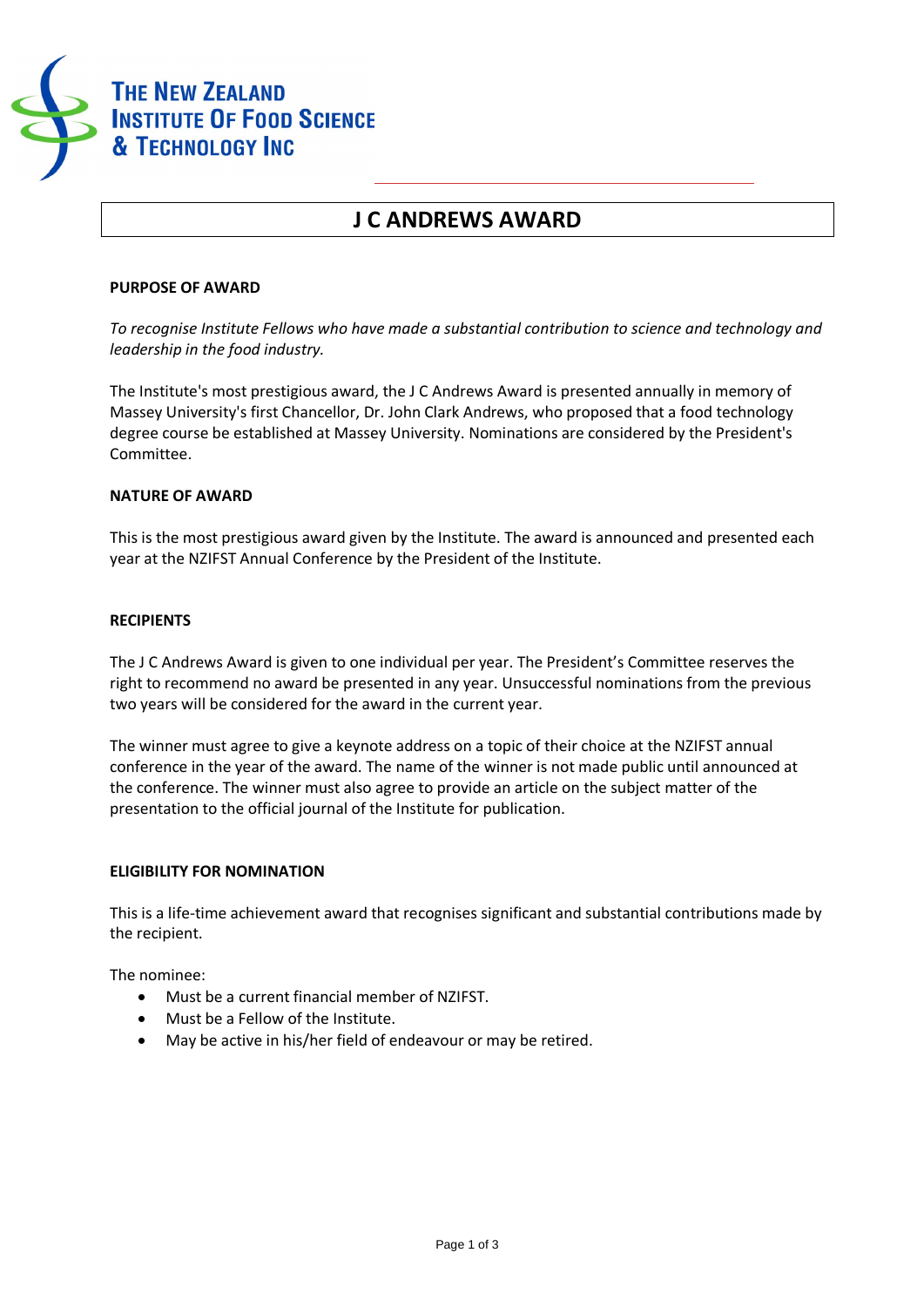#### **NOMINATIONS FOR THE AWARD**

- a) Nominations must be made jointly by any two **Fellows** of the NZIFST.
- b) The nomination **MUST** be made in confidence without the knowledge of the nominee.
- c) Nominations are to be sent to the Executive Manager, NZIFST, by 30 April in the year of the award.
- a) The nomination should be accompanied by a written supporting statement detailing the significant contribution made by the nominee to the food industry in New Zealand.
- d) Nominations will be invited by advertisements in NZIFST e-newsletters, on the NZIFST web-site, in circulars to Branch Secretaries/Chairpersons, and any other appropriate forms of communication.
- e) The winner must be able to attend the Awards function and present a talk at the Annual Conference to receive the award that year. The winner must also provide a paper on the subject matter of the presentation to the Institute's official publication. If the first ranked nominee is unable to attend the function, then, at the discretion of the President's Committee, the second (or, if necessary, third) ranked nominee may be deemed the winner in that year. If the first ranked nominee is unable to attend the function in their first year, this person will automatically be considered for the Award in the two years immediately after the first nomination. No individual may receive the Award more than once.
- f) Nominations in any one year are to automatically stand for a further two years consideration, after which period a nominee must be re-nominated.

### **SELECTION CRITERIA**

The President's Committee shall comprise the current President, who shall chair the committee, and at least three past-Presidents and/or previous J C Andrews Award winners.

The President's Committee will rank the completed nominations received by the due date, combined with all eligible nominations from the previous two years. Their decision will include consideration of the duration and form of the contribution the nominee has made to the New Zealand food industry.

The President's Committee shall have the right to seek further information about any nominee before they make their final decision.

The top ranked nominee in any year may be deemed the winner in that year although the President's Committee reserves the right to recommend no Award be presented in any year.

The President's Committee's decision is final and no further discussion will be entered into.